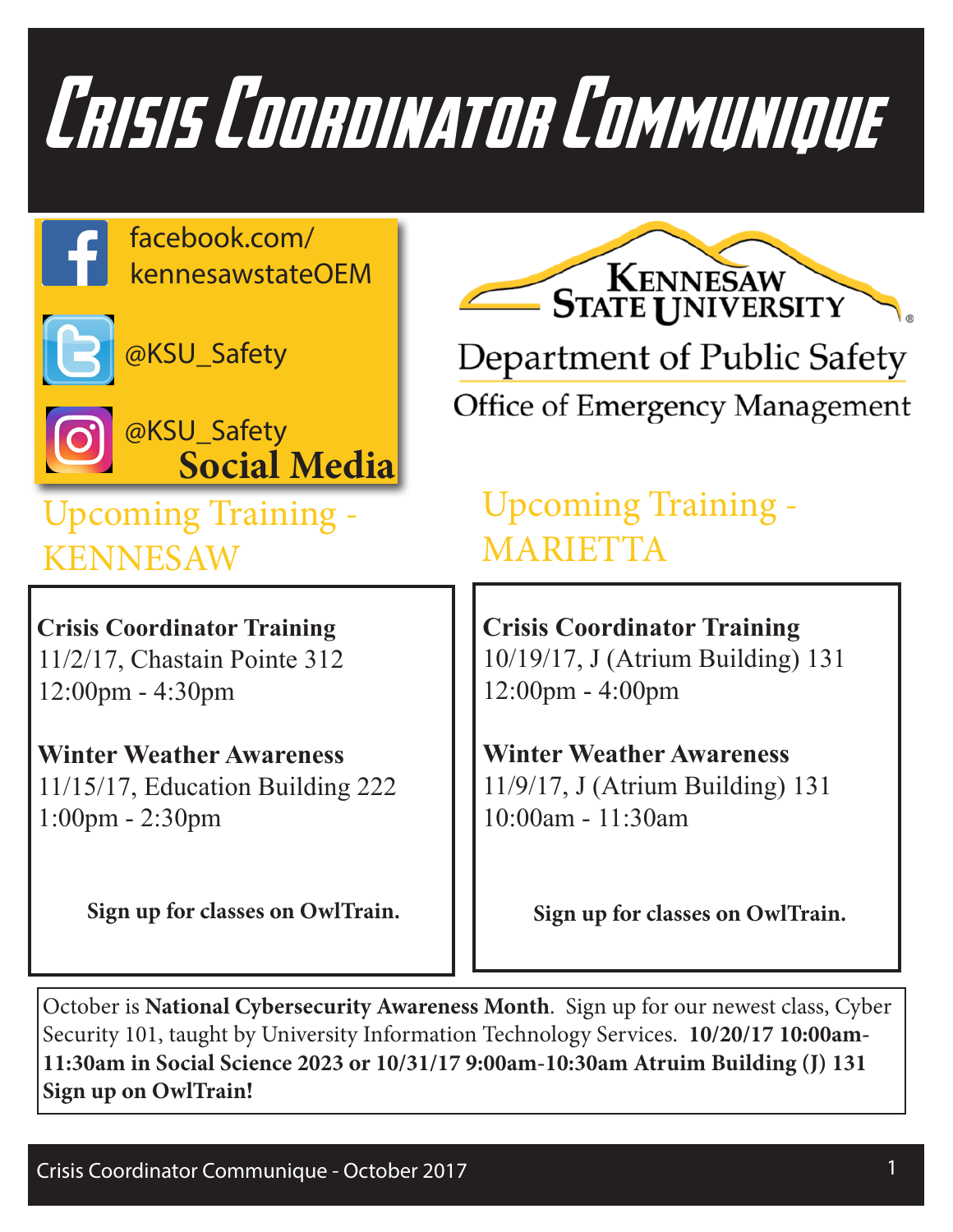## WE Bring **The** Fight!

The Office of Emergency Management, along with our campus partners in Athletics, Parking/ Transportation, University Police, and Fifth-Third Bank Stadium, have been geared up for home football game-day operations since September. Our main responsibilities include keeping an eye on weather conditions, preparing for any evacuation needs, and helping protect the participants, patrons, and workers during games. We even hold table-top exercises and drills to discuss all of the possibilities and how we would respond to many types of incidents. We hope you come out and enjoy The Owl's third season with us! You may even see us walking around! Stop and say hi!





**We usually have one person walking the Stadium, and another in the Mobile Command Vehcile.**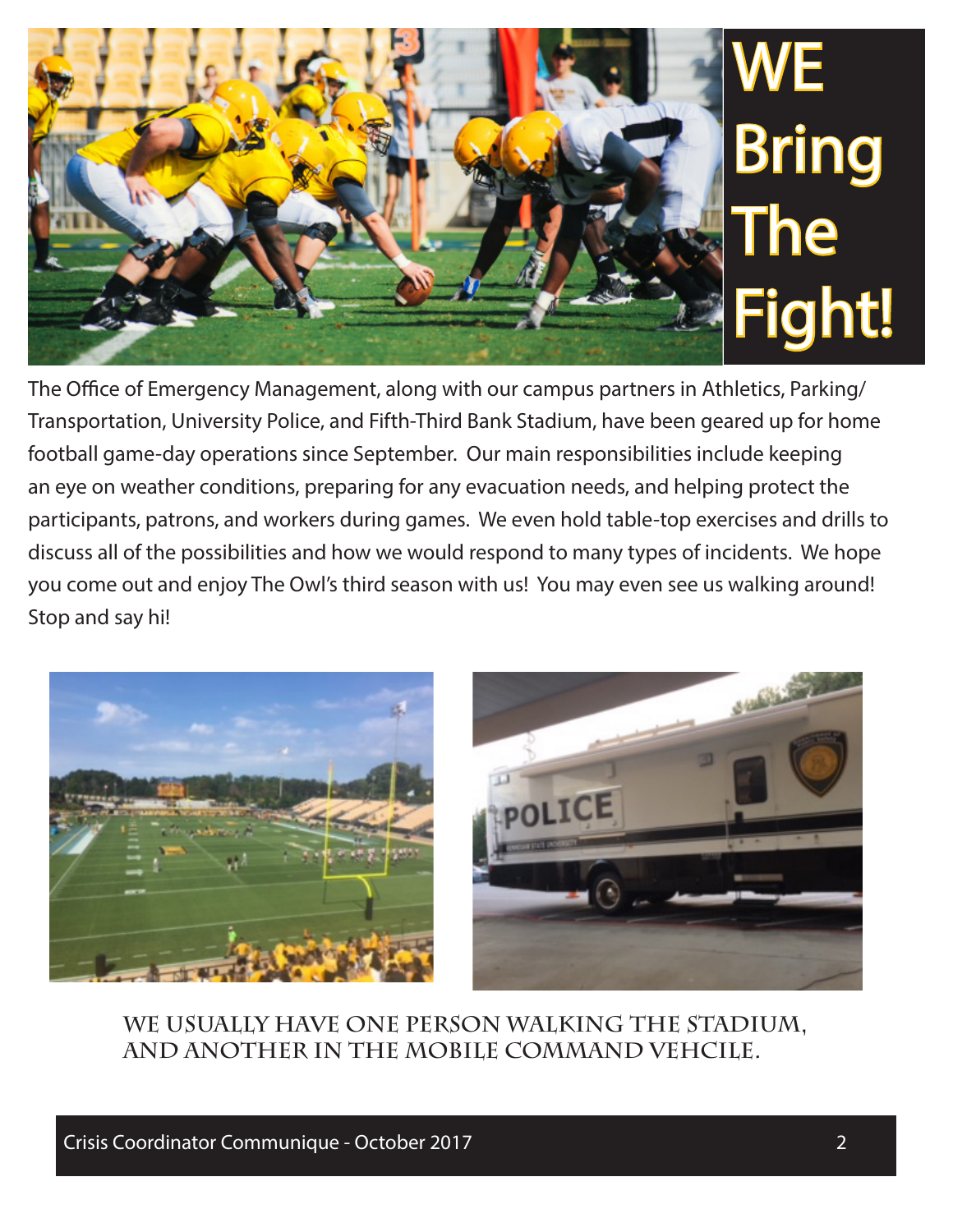**Every Second Counts. Plan 2 Ways Out!** In the event of a home fire, every second counts. Did you know you may only have less than two minutes to get out safely once a smoke alarm sounds? Make an escape plan that shows two ways out of every room. Get your whole family involved. You never know when it could happen.



How fast does fire move? Very fast. You could have less than 2 minutes to get out safely once the smoke alarm sounds.





Draw a map of your home. Include all doors and windows.



Find two ways out of every room.



Make sure doors and windows are not blocked.



Choose an outside meeting place in front of your home.



Practice your drill with everyone in the home.

k



For more information about escape planning, visit: www.usfa.fema.gov and www.firepreventionweek.org. Click here to add Image.



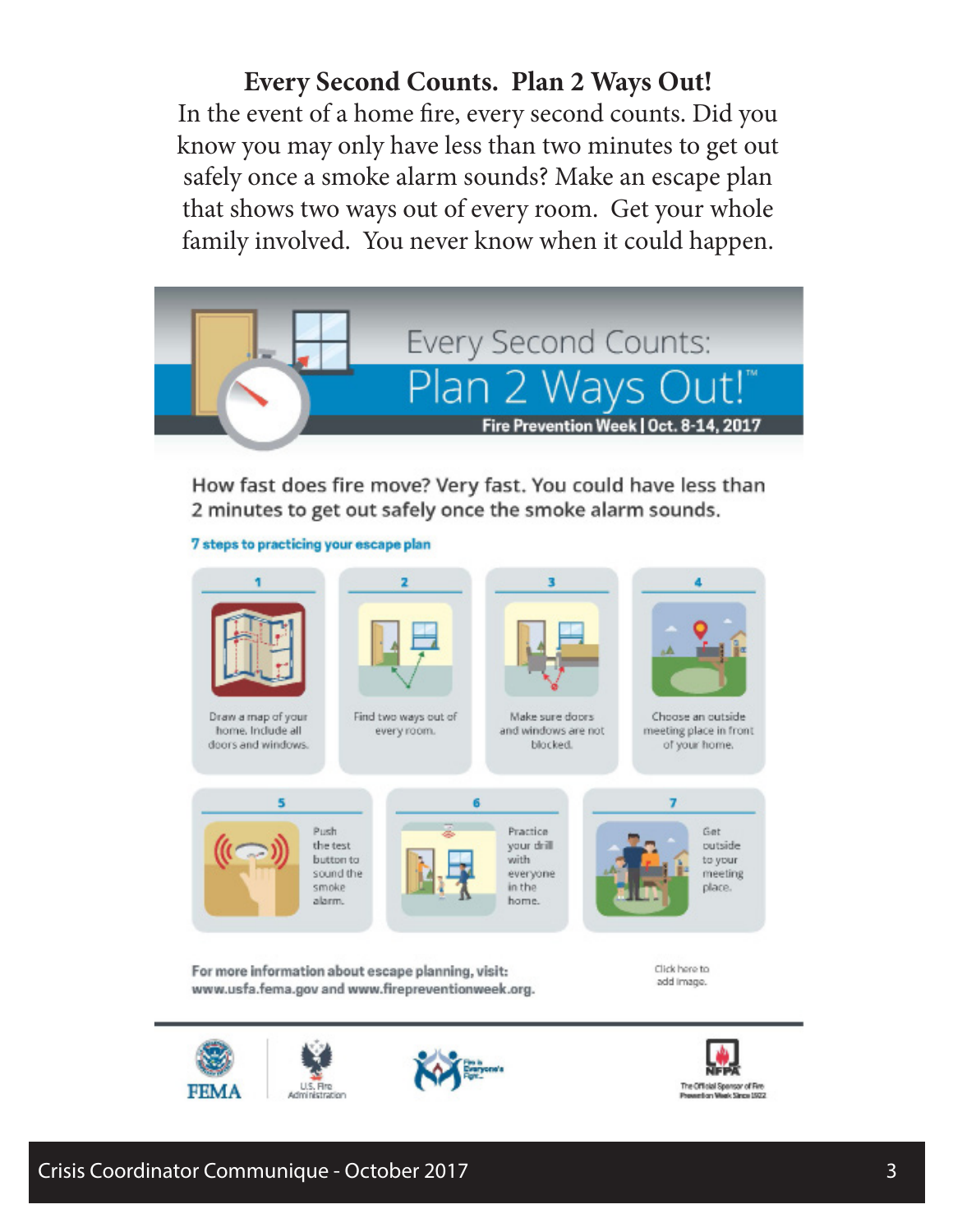## **Don't Delay!**

Many people do not admit that there is a disaster, or they underestimate the severity of the disaster. People delay taking action and this delay costs lives.

In the World Trade Center, people called others to check with them, logged off of their computers, and packed up their things before beginning to evacuate.

So why do people do it?

**Normalcy Bias** – The brain is lazy. It wants things to fit into existing plans. It tries to define a disaster as something else that we are already familiar with.

For example, in active shooter attacks, many people describe hearing the shots, but attribute it to fireworks. This is because the brain is more easily able to process someone shooting off fireworks than someone shooting or murdering people.

**Social Proof** – We are social animals. We look to each other for clues about how to behave. This is especially the case when a situation is new or ambiguous. Consider any time you might have been at a large, formal dinner party. There are many different plates, glasses, and silverware for each person. If you are unsure about which utensil to use, a very easy way to determine the appropriate response is to watch others around you to see what they are using … and then do the same. This is important because a few people doing the right things can save many.

**What's the point?** The point is, **take immediate action** if you think something is suspicious, out of place, etc. Don't discount what you see, hear, smell or feel. Trust your instincts. Once a decision is made:

- It is time to act.
- So act! With a purpose!
- The worst thing you can do is nothing.

The first few seconds during a disaster can be the difference in survival. **Don't delay!**

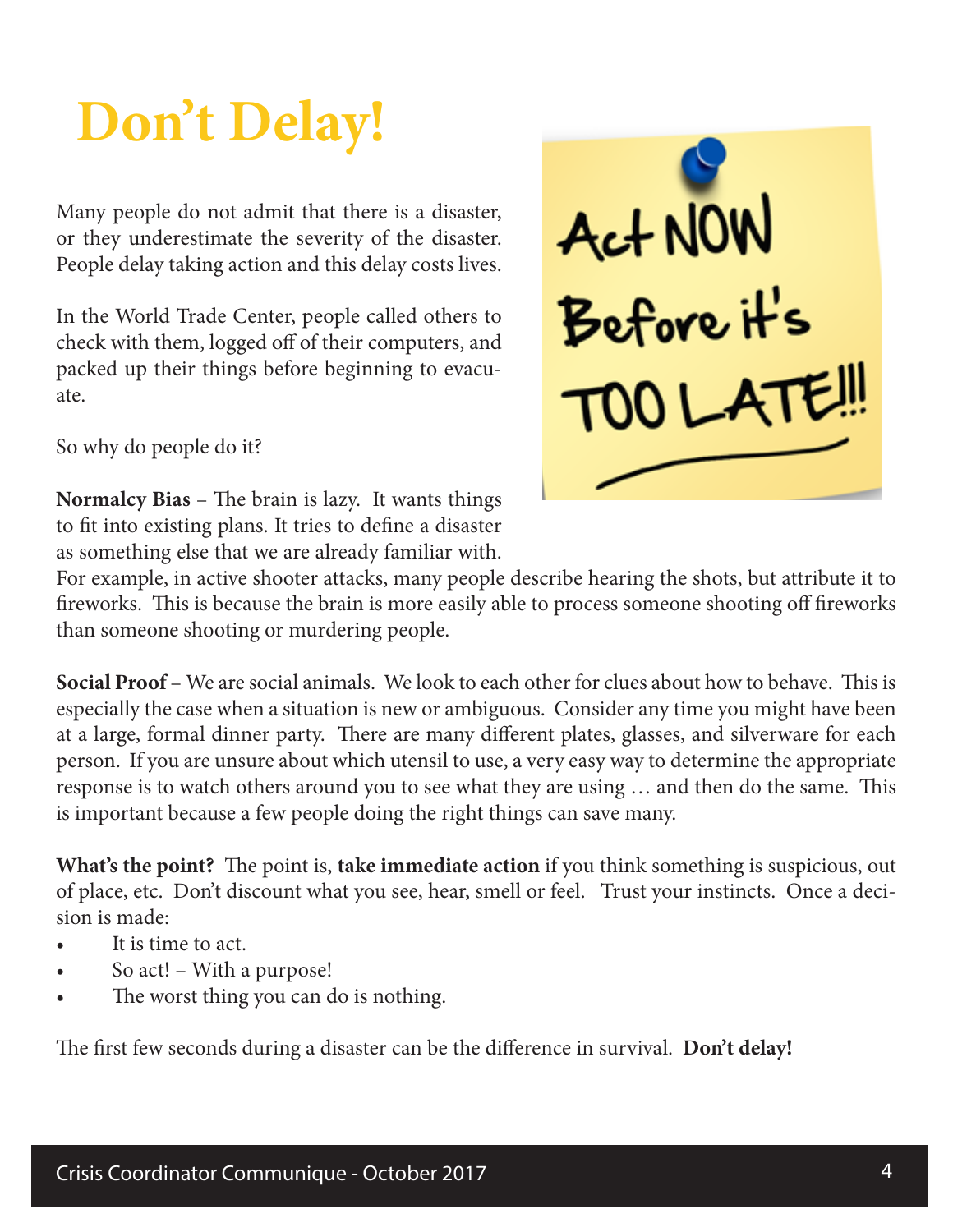## **Reminders**

**Siren Test** Every first Wednesday at noon

**Radio Check**  Every first Wednesday Kennesaw Campus - 10:00am Marietta Campus - 10:30am

**The Crisis Coordinator Communique** is here to provide monthly communication concerning KSU Emergency Management, Crisis Coordinators, upcoming training, and emergency and safety tips.

Kennesaw State University's Department of Public Safety and University Police won Department of the Year and will be presented the award at the National Campus Safety Summit in Las Vegas, NV in 2018! Read all about it here. Safe Campus Summit

When in doubt, throw it out! Stop and think before you open attachments or click links in emails. Links in emails, instant messages, and online posts are often the way cybercriminals comprimise your computer. If it looks suspicious, it's best to delete it.





 **Questions? Comments? Email us at oem@kennesaw.edu Want us to bring training to your department? Let us know!**